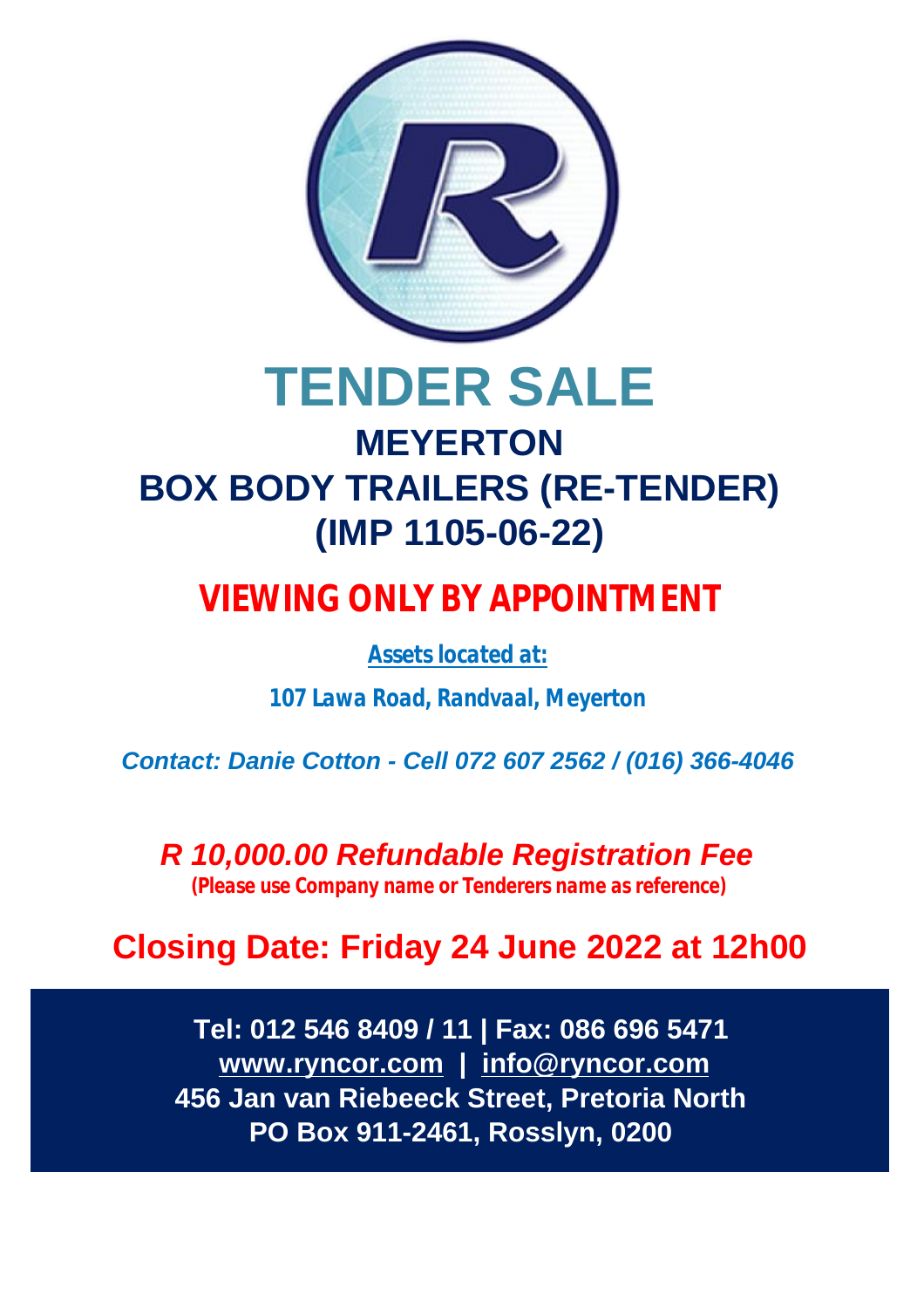*Tender Document IMP1105-06-22 - Meyerton - Box Body Trailers\_RE-TENDER*



### **TENDER SALE NUMBER: IMP 1105-06-22 GENERAL TERMS AND CONDITIONS AND TENDER FORM, FOR TENDER SALE ON BEHALF OF OUR CLIENT**

### **PROCESS FOR TENDER SALE:**

- **1.** Read the terms and conditions and familiarize yourself with the contents. **Sign pages 1 to 2 of the terms and conditions and fax or e-mail with the completed tender document. It can also be placed in a tender box situated in Pretoria, Secunda, Sasolburg or Meyerton.**
- **2. Please note: An additional administration fee of R2500,00 (EXCLUDING VAT) will be charged on the sale of all vehicles, motorcycles, trailers and all other items sold with registration documents.**
- **3.** Approval for tenders should be obtained within 10 working days after the closing date of the tender sale. Successful Bidders / Tenderers will be notified by Fax or Email by means of a Pro Forma Invoice. **(See paragraph 6 in the terms and conditions for bank details.)** Please ensure that your contact details is complete, correct and legible.
- **4.** After payment is cleared you will receive a Release Note with details for the removal of sold items.
- **5.** Please note that a copy of the ID document and proof of residence is compulsory for bidding on every tender submitted!!
- **6.** A fully **\*refundable registration fee of R10 000 is mandatory** to qualify the prospective Buyer to participate in the Tender Sale activity. **(See paragraph 6.2 in the terms and conditions for bank details)**

### **Please use the Company name or Tenderers name as reference** *STRICTLY EFT PAYMENTS WILL BE ACCEPTABLE FOR THE REGISTRATION FEE!!!*

Unsuccessful Bidders will be notified and refunded after the closing date of the Tender Sale. The successful Bidder will be notified within 24 hours after adjudication of the Tender Sale by our Client. The deposit will then go towards the final amount due by the successful Bidder for the purchase of the awarded bid.\*Note : If the successful Bidder fails to fully pay for the purchase within two (2) working days, after being awarded the Lot, the deposit will be forfeited as a penalty to cover Ryncor's expenses !!

In terms of the Ryncor Standard Terms & Conditions, we hereby officially inform you that should the registration Fee not be paid by latest on the Tender Sale closing date, your bid will be disqualified and will not be considered for the commodities you have submitted bids for ! Tender documents are processed every Monday after the closing date of the Tender Sale, and non-payment/receipt of the Registration Fee will automatically disqualify the bidder! Please make every effort to adhere to this rule, to avoid any disappointment.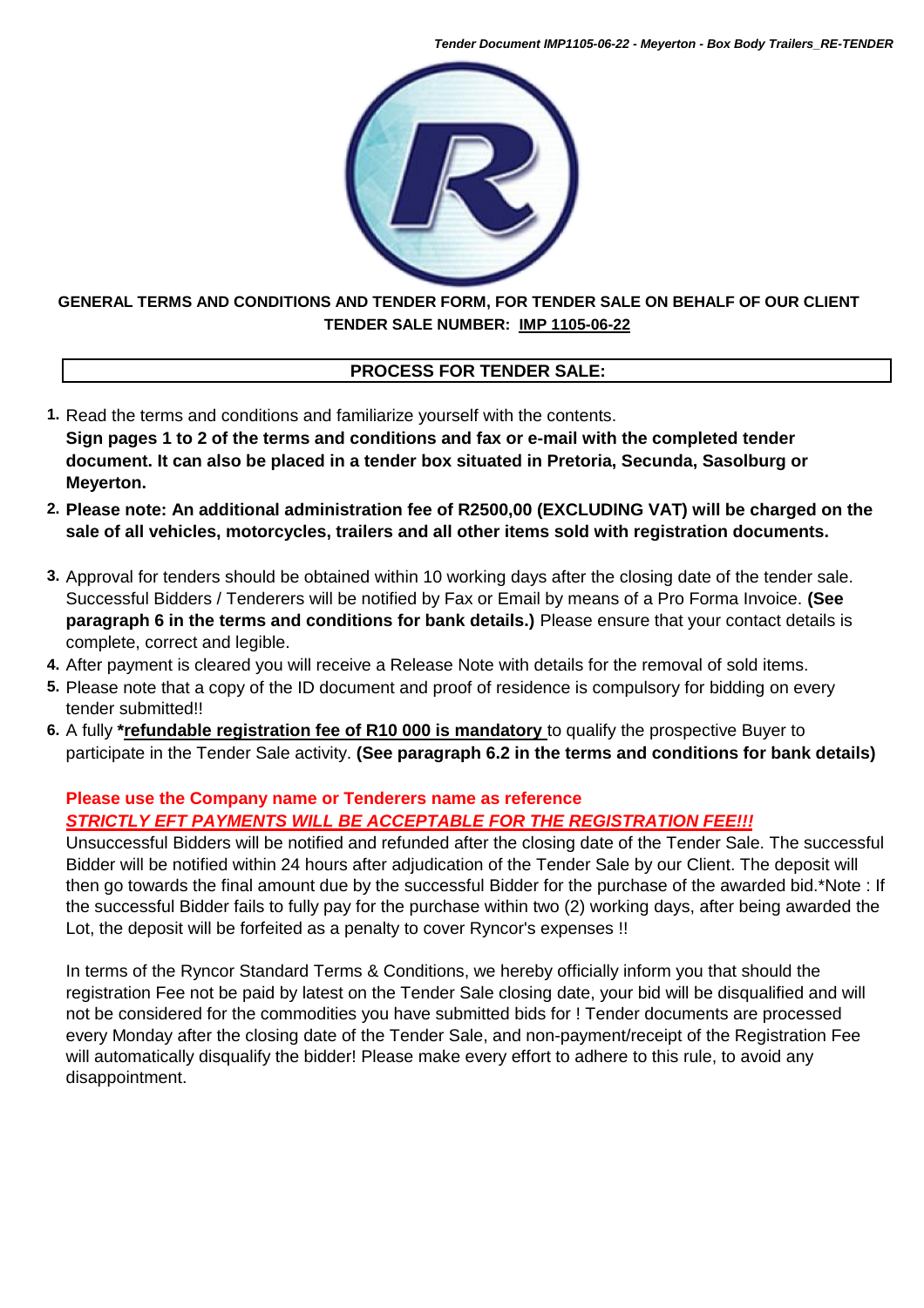*Tender Document IMP1105-06-22 - Meyerton - Box Body Trailers\_RE-TENDER*



### **GENERAL TERMS AND CONDITIONS AND TENDER FORM, FOR TENDER SALE ON BEHALF OF OUR CLIENT**

### **TENDER SALE NUMBER: IMP 1105-06-22**

**By bidding for any items included in the sale the bidder confirms that he accepts and is bound by the following terms and conditions:**

- **1** Bids must be sent to Ryncor Auctioneers, on or before **24 June 2022 at 12:00 pm.** Bids must be sent by: - fax to **086 696 5471 / 086 558 4185 / 086 558 5030** ; - or by e-mail to: **[info@ryncor.com](mailto:info@ryncor.com)** - or **tender box. Important Notice: - The Bidder is responsible to ensure/confirm, that all bids submitted electronically / by fax / hand delivered in Tender Box, have actually been received by Ryncor, for inclusion in the Tender Sale process!**
- **2** The Seller is the sole owner of these goods. Ryncor Auctioneers acts as an agent for and on behalf of the Seller and does not have any rights title or interest in the ownership of these goods and does not accept any liability to any third party with regard to these goods.
- **3 A "Tender Sale" is a private treaty sale in which the Seller reserves the right to refuse an offer at any time without any justification or explanation. The Seller reserves the right to merge or split some lots and to withdraw items from the sale.**
- **\* Ryncor reserves the right not to accept the highest bid or any other bid !**
- **\* Ryncor reserves the right to negotiate with the Buyer a better price if the Seller rejects the highest bid.**
- **\* The negotiated price shall not be less than the highest bid received on auction/tender**
- **4** The Seller reserves the right to withhold delivery of items to any successful bidder until full payment is received.
- **5** Buyers will take full responsibility for the items as soon as final payment is received by Ryncor Auctioneers.
- **6.** After awarding of the winning bid(s), the purchase price plus **10% Buyers** commission, **VAT applicable of 15%** and **R2500.00 (Excluding VAT) registration documentation handling fee** must be transferred within **48 hours** to Ryncor Auctioneer's bank account:

| Bank:           | Autiluliteti 3 Dalik attuulil.<br>ABSA |  |  |
|-----------------|----------------------------------------|--|--|
| Branch:         | Pretoria North                         |  |  |
| Branch code:    | 632005                                 |  |  |
| Account Number: | 4053081330                             |  |  |

Please state your reference number (Example: PINV000) as shown on the Pro-Forma Invoice on all payments made to this account and fax or email proof of payment to 086 696 5471 / i[nfo@ryncor.com](mailto:info@ryncor.com)

### **All cash deposits including ATM cash deposits into this account are subject to a "Cash Deposit Fee" of R1.60 per R100.00**

**6,1** If invoices are being paid by cheque or bank guarantee cheque, there will be a 10-day waiting period before the collection of the items can proceed. In terms of the Ryncor Standard Terms & Conditions, we hereby officially inform you that should the registration Fee not be paid by latest on the Tender Sale closing date, your bid will be disqualified and will not be considered for the commodities you have submitted bids for! Tender documents are processed every Monday after the closing date of the Tender Sale, and non-payment/receipt of the Registration Fee will automatically disqualify the bidder!Please make every effort to adhere to this rule, to avoid any disappointment.

#### **6.2** A fully **\*refundable registration fee of R10,000 is mandatory** to qualify the prospective Buyer to participate in the Tender Sale.

| Account Number: | 4066462915     |                                           |
|-----------------|----------------|-------------------------------------------|
| Branch code:    | 632005         |                                           |
| <b>IBranch:</b> | Pretoria North | Only refundable fees into this account !! |
| Bank:           | ABSA           |                                           |
| . טווטטו שעווט  |                |                                           |

**Please use the ompany name or Tenderers name as reference**

 **SIGNED: ……………..……………... DATE: ………….………...…..**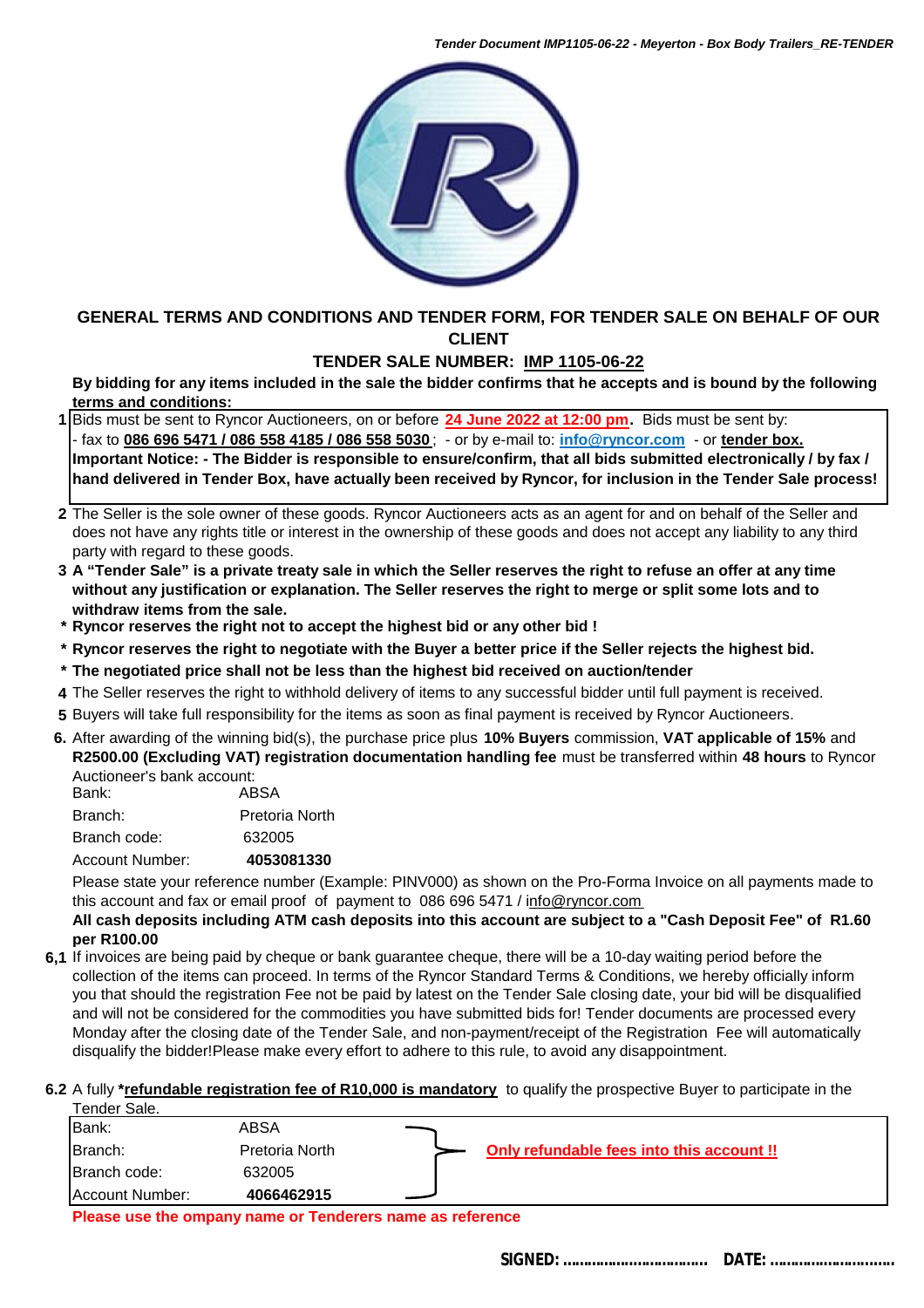

### **STRICTLY EFT PAYMENTS WILL BE ACCEPTABLE FOR THE REGISTRATION FEE!!! All Tenderers not making use of the EFT system when paying there deposit, must allow for banking/admin charges when their deposits are being refunded by Ryncor!**

Unsuccessful Bidders will be refunded after adjudication of the Tender Sale by our Client. The successful Bidder will be notified within 24 hours after adjudication of the Tender Sale by our Client. The deposit will then go towards the final amount due by the successful Bidder or the purchase of the awarded bid.

### **\*Note : If the successful Bidder fails to fully pay for the purchase within 48 hours, after being awarded the Lot(s), the deposit will be forfeited as a penalty to cover Ryncor's expenses!!**

- **7.** Foreign Buyers will be refunded for the VAT after receipt of the original exportation documentation properly stamped to prove that the export has been carried out.
- **8.** Should the Buyer fail to proceed to pay in full within 48 hours or cancel his bid, Ryncor Auctioneers will be entitled to a penalty fee amounting to 20% of the bid amount from the Buyer and forfeiting the R10,000 registration fee, as compensation for admin costs.

### **Important Notice: -**

- **9** Once payment reflects in the Ryncor bank account, the Buyer will receive a release Note within 48 hours. The Buyer then has five (5) working days after the payment date to collect/remove his purchased goods from the premises. Failure to collect/remove the purchased items/vehicles within five (5) working days will result in the items/vehicles being sold on a new Tender Sale, to recover Admin/storage fees. Any remaining proceeds from this sale will be reimbursed to the Buyer.
- **10** If it appears that an item cannot be delivered, totally or partially, by the Seller, for any reason whatsoever, Ryncor Auctioneers will be authorized to declare the sale null and void, after which Ryncor Auctioneers and/or the Seller will reimburse payments to the Buyer, but will not be liable to pay any damages to the Buyer.
- **11** The items (complete and/or parts) are sold "as is, where is", with no guarantee as regards to condition including any hidden flaws. In any event, the Buyer will be deemed to have carefully inspected the items he purchases beforehand. The Buyer will be deemed competent and to have been informed, before the closing date for biddings, of any error in the descriptions as well as any flaws or imperfections of the items.
- **12** The Seller shall not be liable for any damage to the Buyer's professional property, resulting from any flaws in the items.
- **13** Collection/dismantling of the items sold will be entirely at the buyer's cost and under his responsibility. Neither the Seller nor Ryncor Auctioneers shall be liable to the Buyer or any third party for additional costs due to the removal of the Items/vehicle from the premises. The Buyer shall be liable for any accident, damage to persons, to buildings or to the third party's property during dismantling and/or collection.
- **14** Neither the Seller nor Ryncor Auctioneers will be held responsible for the condition, description, quality, dimensions, year of manufacturing and completeness of the items as shown in the catalogue.
- **15** Pictures of the items shown in the Tender Sale documents/sales catalogue or sales lists are provided for the sole purpose of better differentiation and under no circumstances do they represent properties or characteristics of the items for sale.
- **16** Removal of the goods from the site shall be the responsibility of the Buyer, who shall remove the goods not later than five (5) working days from the invoice date, having made prior arrangements to do so with Ryncor Auctioneers. The Buyer will be responsible for obtaining at his own expense, all necessary equipment for the removal of the Goods.

Where the Vendor gives assistance to the Buyer in connection with such removal, such assistance is given entirely at the Buyer's risk. Should items not be removed within the specified time frame, then Ryncor Auctioneers reserves the right to resell or dispose of the items without incurring any liability to the Buyer, or without prejudice claims of the Vendor or Auctioneer against the Buyer for breach of contract. The Buyer's also forfeits any deposit paid to Ryncor Auctioneers. Ryncor Auctioneers also reserves the right to charge the Buyer rent and costs incurred due to nonremoval of lots. The Buyer will be responsible for all damages caused to the building, plant and machinery or other lots, be it caused by the Buyer or any appointed contractor.

 **SIGNED: ……………..……………... DATE: ………….………...…..**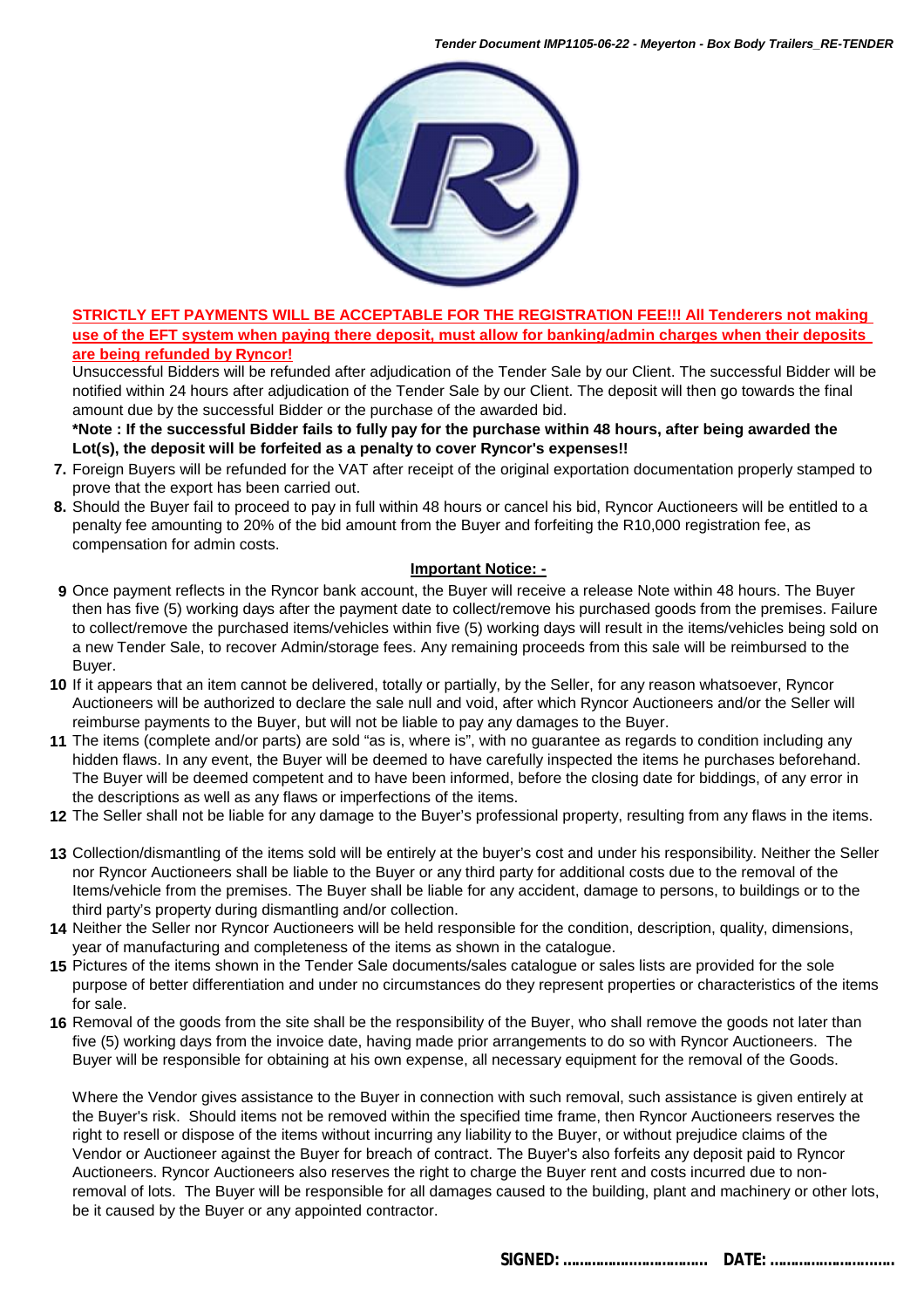

- **17** The Buyer declares to be duly entitled to sign and purchase the items on behalf of his company/cc/trust and agrees with the abovementioned general conditions of sale by Tender.
- **18 Please note: An additional administration fee of R2500,00 will be charged on the sale of all vehicles, motorcycles, trailers and all other items sold with registration documents.** 
	- **A copy of the ID document and proof of residence is mandatory for bidding on any vehicle !!**
- **19 The above mentioned items will be sold as "VOETSTOOTS".** The items are hereby sold to the Buyer as ("voetstoots, as is, where is") and Ryncor Auctioneers do not guarantee in any manner the quality and usefulness of the Items, except that when properly used it will not create a risk to health, nor shall Ryncor Auctioneers be responsible for any defects latent or patent or any damages resulting there from, and the Buyer hereby agrees to accept the items as they are with all their defects.
- **20** The Buyer hereby, in terms of Section 10 of the Occupational Health and Safety Act, No 85 of 1993, undertakes in writing or by signing of a Letter of Award to take all the necessary steps to ensure, as far as it is reasonably practical, that the items purchased will be used in a safe manner for what they are designed for and without risks to health when properly used and that it complies with the prescribed requirements. The undertaking shall have the effect of relinquish Ryncor Auctioneers and the seller the duty imposed upon them by this Section 10 to such an extent as may be reasonable having regard to the terms of the undertaking.
- **21** The Buyer further undertakes to abide by all internal SHE (Safety, Health & Environmental) prescriptions of the Seller (Company) inclusive of requirements for the safe decommissioning, dismantling, up-liftment / rigging, loading and transportation of the purchased commodities. Depending of the nature and size of the purchased item, a comprehensive Environmental Management Plan (EMP) could be required. **(This aspect to be discussed by the prospective Buyer when submitting his bid)**
- **22** The rules of this Tender Sale comply with section 45 of the Consumer Protection Act, 68 of 2008 ("the Act") and the regulations thereto. Any person attending the Tender Sale to bid on behalf of another person must produce a letter of authority which meets the requirements of regulation 32(3) of the regulations to the Act. Any person bidding on behalf of a company must produce a letter of authority on the letterhead of the company as well as a certified copy of a resolution authorising him or her to bid. All persons intending to bid must register prior to the
- **23** The Buyer shall indemnify and keep Ryncor Auctioneers indemnified against all losses for death or injury to its employees, its contractors and / or its contractors losses for death or injury to its employees, its contractors and / or its contractors personnel and / or death or injury or damage to health of third parties or damage to anything attributable to this sales transaction, and against all claims, demands, proceedings, costs, charges and expenses arising in connection with this sale agreement.

 **SIGNED: ……………..……………... DATE: ………….………...…..**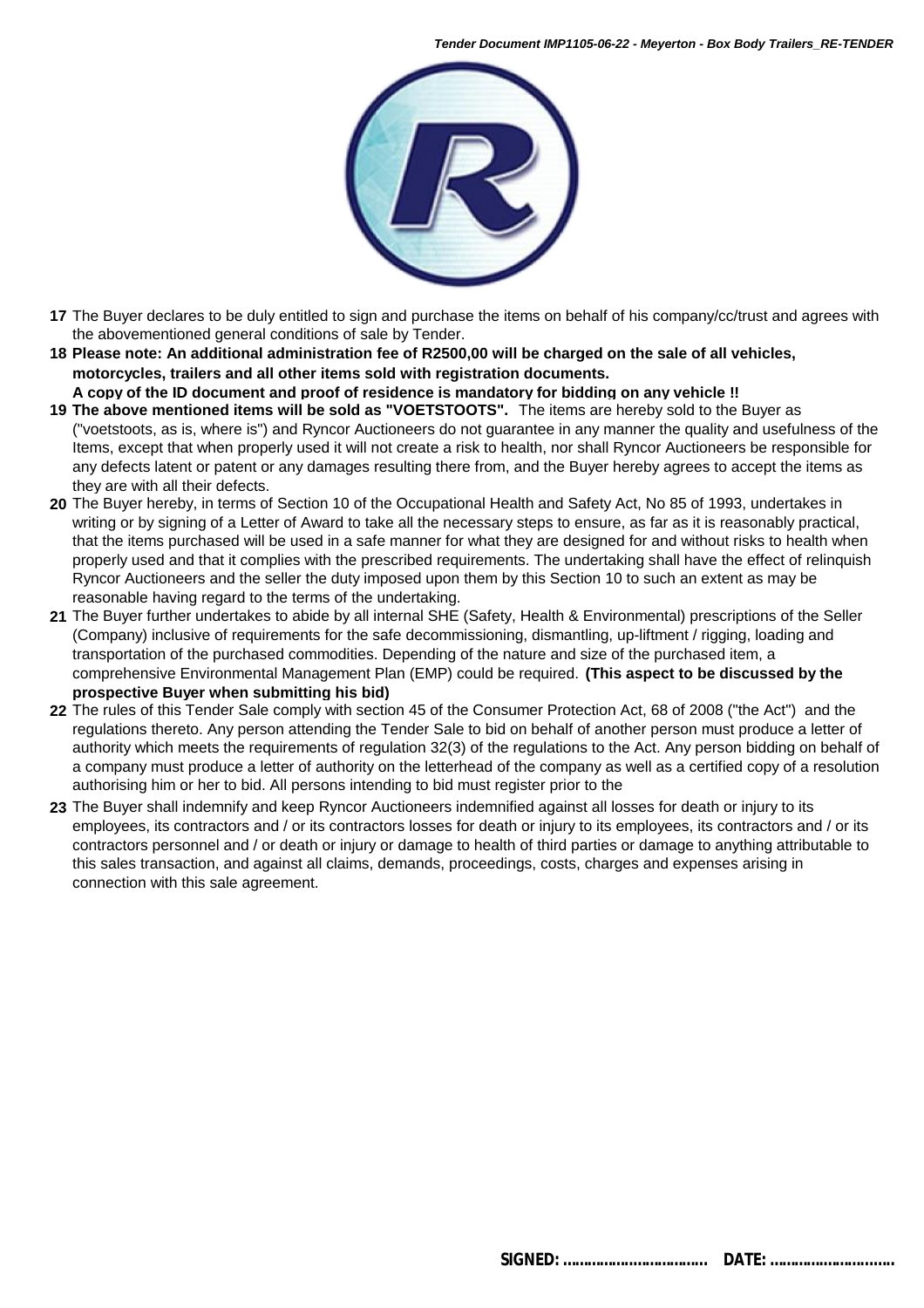

### **POPI CONSENT REGISTRATION OF TENDERS**

I/We **I/We I/We** *I/We I/We I/We I/We I/We I/We I/We I/We I/We I/We I/We I/Me I/Me I/Me I/Me I/Me I/Me I/Me I/Me I/Me I/Me I/Me I/M* information to Ryncor Auctioneers, on the express understanding that:

- 1. This constitutes our consent, as required under Section 11 (1) (a) of the Protection of Personal Information Act 4 of 2013 ("POPI").
- 2. The tender processing and finance staff of Ryncor Auctioneers will have access to our personal details which have been furnished to them for the purpose of attending to the registration of a tender over the assets referred in the tender document.
- 3. Ryncor Auctioneers are authorized to release our personal information to the seller, as well as any other Related Party/Parties, solely for the purposes of this transaction.
- 4. The personal data will be used only for the purposes in 2 and 3 above of this consent.
- 5. Ryncor Auctioneers will in addition to its POPI compliance store our details, as provided for and specified by the Legal Practice Council from time to time.
- 6. I/We hereby consent to receive Newsletters and/or other useful information from Ryncor Auctioneers in the future.

**Signature** 

\_\_\_\_\_\_\_\_\_\_\_\_\_\_\_\_\_\_\_\_\_\_\_\_\_\_\_\_\_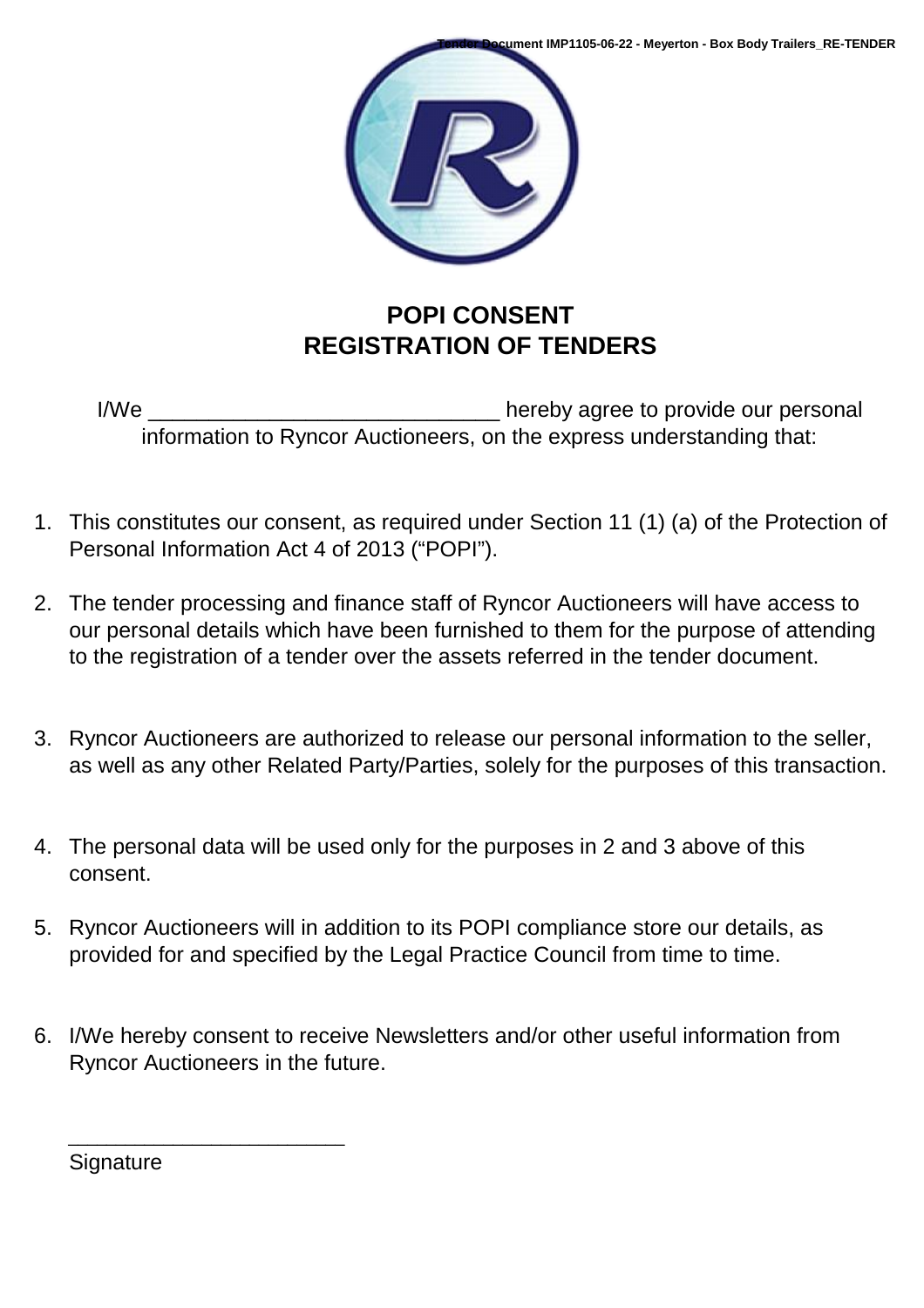*Tender Document IMP1105-06-22 - Meyerton - Box Body Trailers\_RE-TENDER*



### **TENDER REGISTRATION FORM**

**Declaration of agreement by the undersigned with the general terms and conditions of this tender sale.**

I/We, the undersigned \_\_\_\_\_\_\_\_\_\_\_\_\_\_\_\_\_\_\_\_\_\_\_\_\_\_\_\_\_\_\_\_\_\_\_ , hereby submit to you the the following irrevocable bid(s), without any restrictions according to the general terms and conditions of this tender sale by this, to purchase the materials as follows:

### **\* PLEASE COMPLETE ALL THE REQUESTED FIELDS BELOW IN CAPITAL LETTERS TO PREVENT BID CANCELLATION**

### **NAME OF COMPANY:**

### **NAME AND SURNAME:**

### **COMPANY VAT REGISTRATION NUMBER:**

### **ID NUMBER AND COPY OF ID DOCUMENT:**

### **PHYSICAL ADDRESS:**

**POSTAL ADDRESS:**

**CODE: COUNTRY:**

### **TELEPHONE NUMBER (BUSINESS HOURS):**

### **MOBILE TELEPHONE NUMBER:**

### **FAX NUMBER:**

**E-MAIL ADDRESS:** 

**BANK DETIALS FOR RETURN OF DEPOSITS: ACCOUNT HOLDER NAME: ACCOUNT TYPE: BANK: BRANCH: BRANCH CODE: ACCOUNT NUMBER:**

| <b>SIGNATURE:</b> | <b>COMPANY STAMP:</b> |               |  |
|-------------------|-----------------------|---------------|--|
| <b>DATE:</b>      | <b>TIME:</b>          | <b>PLACE:</b> |  |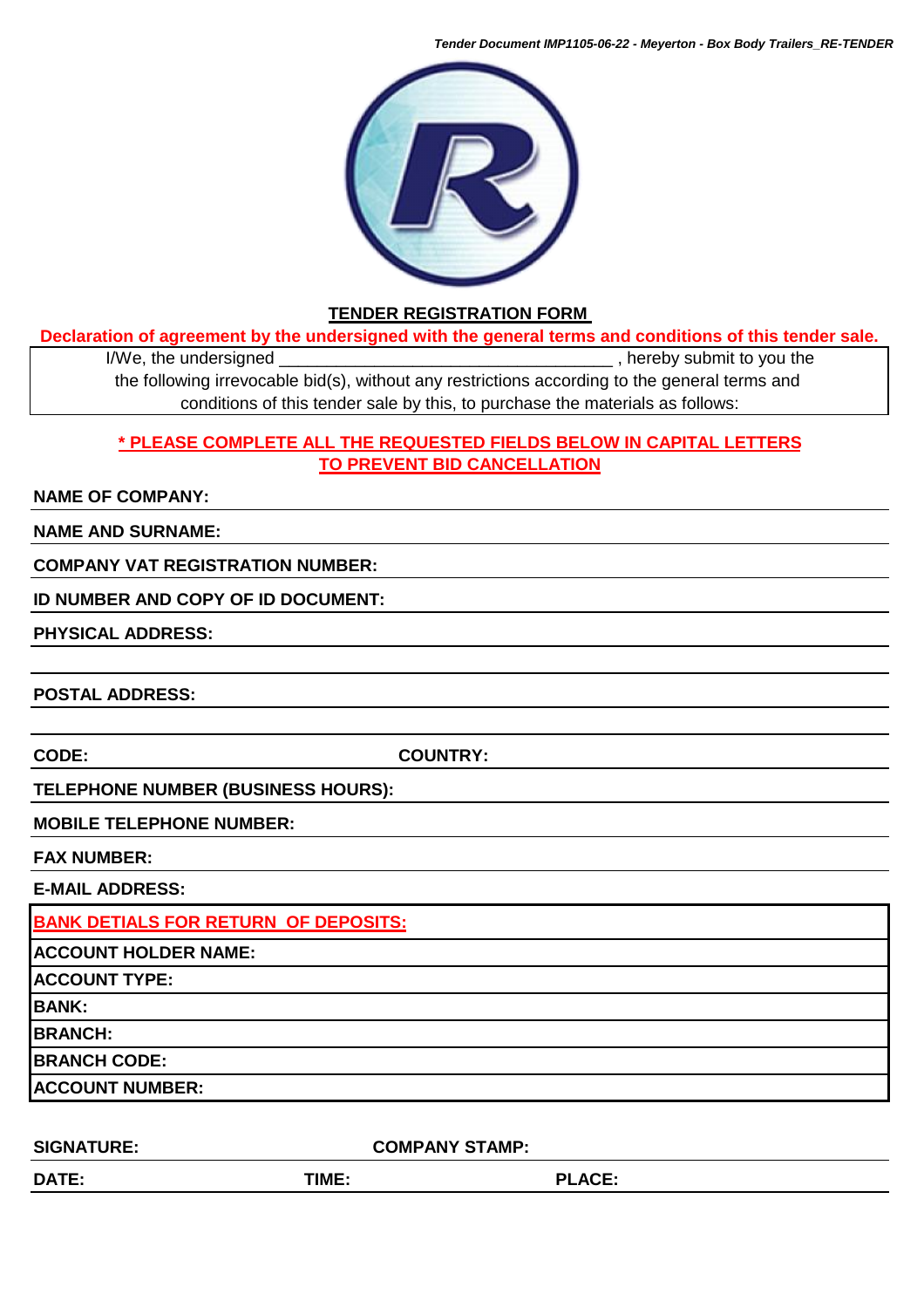| <b>TENDER ITEMS</b> |                                   |                                                                                                                                                                                                                                                                           |                |                                                               |  |
|---------------------|-----------------------------------|---------------------------------------------------------------------------------------------------------------------------------------------------------------------------------------------------------------------------------------------------------------------------|----------------|---------------------------------------------------------------|--|
| <b>LOT NO</b>       | BU NO.                            | <b>DESCRIPTION</b>                                                                                                                                                                                                                                                        | <b>REF NO.</b> | <b>AMOUNT IN RAND</b><br>(Excluding VAT & Buyer's Commission) |  |
| <b>LOT 001</b>      | ME/IMP/RF/NAM/KB66LWGP/22         | <b>CYGEN ENGINEERING BOX BODY (Meyerton)</b><br><b>DEALERSTOCK / CODE: 2</b><br>Reg: KB66LWGP<br>Register No: PKS345W<br>VIN: AA9G336CABBBY1006<br>Colour: White<br>Year: 2011<br>Extras: None<br>Condition: Tyres: 70%                                                   | RY00020        |                                                               |  |
| LOT 002             | ME/IMP/RF/NAM/KB66LZGP/22         | <b>CYGEN ENGINEERING BOX BODY TRAILER (Meyerton)</b><br><b>DEALERSTOCK / CODE: 2</b><br>Req: KB66LZGP<br>Register No: PKS306W<br>VIN: AA9G336CABBBY1008<br>Colour: Yellow<br>Year: 2011<br>Extras: None<br>Condition: Rear Doors Lightly Dented And Rusted, Tyres:<br>70% | RY00020        |                                                               |  |
|                     | LOT 003 ME/IMP/RF/NAM/KB66DSGP/22 | <b>ZELNA BOX BODY TRAILER (Meyerton)</b><br><b>DEALERSTOCK / CODE: 2</b><br>Reg: KB66DSGP<br>Register No: HTS181W<br>VIN: AA91545MAXZBJ2233<br>Colour: Yellow<br>Year: 2004<br>Extras: None<br>Condition: Doors Slightly Dented And Rusted,<br><b>Tyres: 70%</b>          | RY00020        |                                                               |  |
|                     | LOT 004 ME/IMP/RF/NAM/KB66MRGP/22 | <b>CYGEN ENGINEERING BOX BODY TRAILER (Meyerton)</b><br><b>DEALERSTOCK / CODE: 2</b><br>Reg: KB66MRGP<br>Register No: PKS310W<br>VIN: AA9G336CABBBY1005<br>Colour: Yellow<br>Year: 2011<br>Extras: None<br>Condition: Rear Right Lights Not Working, Tyres: 70%           | RY00020        |                                                               |  |
|                     | LOT 005 ME/IMP/RF/NAM/KB66NDGP/22 | <b>ZELNA BOX BODY TRAILER (Meyerton)</b><br><b>DEALERSTOCK / CODE: 2</b><br>Reg: KB66NDGP<br>Register No: HTS180W<br>VIN: AA91545MAXZBJ2232<br>Colour: Yellow<br>Year: 2004<br>Extras: None<br>Condition: Tyres: 50%                                                      | RY00020        |                                                               |  |
|                     | LOT 006 ME/IMP/RF/NAM/KB66MLGP/22 | <b>ZELNA BOX BODY TRAILER (Meyerton)</b><br><b>DEALERSTOCK / CODE: 2</b><br>Req: KB66MLGP<br>Register No: KSX806W<br>VIN: AA91540HF8ABJ1272<br>Colour: Yellow<br>Year: 2008<br>Extras: None<br>Condition: Tyres: 60%                                                      | RY00020        |                                                               |  |
|                     | LOT 007 ME/IMP/RF/NAM/KB66MKGP/22 | <b>ZELNA BOX BODY TRAILER (Meyerton)</b><br><b>DEALERSTOCK / CODE: 2</b><br>Reg: KB66MKGP<br>Register No: KSX804W<br>VIN: AA91540HF8ABJ1271<br>Colour: Yellow<br>Year: 2008<br>Extras: None<br>Condition: Tyres: 70%                                                      | RY00020        |                                                               |  |